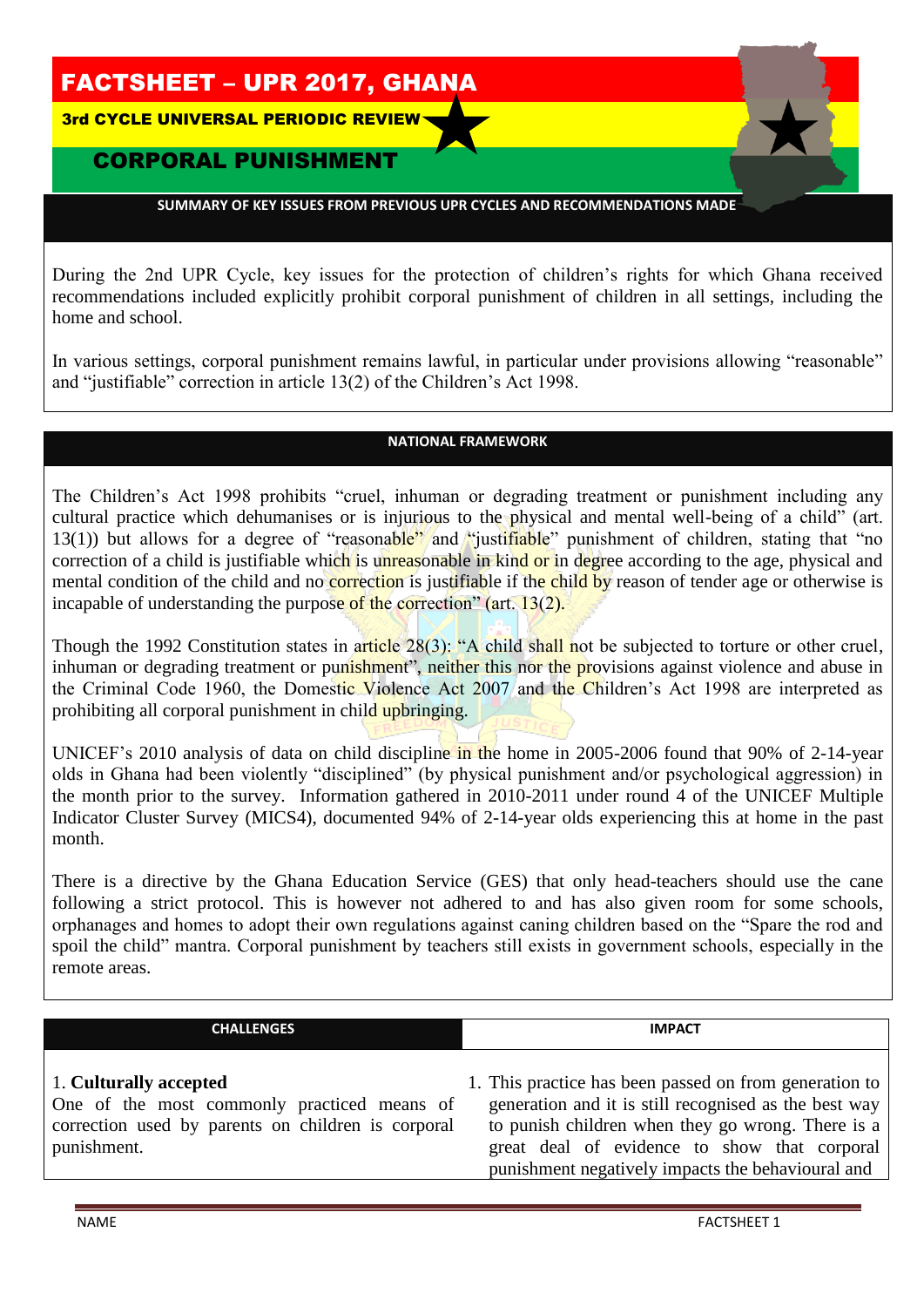### 2. **Negative Social Behaviour**

Corporal punishment is associated with children's aggression and other anti-social behaviour (towards peers, siblings and adults).

cognitive development of children in a variety of ways. Some children lose touch of the importance of education as it affects their academic performance.

Children become more rebellious and are more likely to demonstrate vindictive behaviour, seeking retribution against school officials and others in society. They also have low self-esteem.

*2.* The level of indiscipline and other social vices could be developed by children who experience corporal punishment and they lose focus in life. They cultivate the negative behaviour and joined other recidivism group.

Corporal punishment may legitimise violence for children in interpersonal relationships because they tend to internalise the social relations they experience. Social learning theory also suggests that physical punishment enables children to learn aggressive behaviour through modelling.

*3.* Violent children because of corporal punishment are not able to relate and socialised with their peers. It affects other children and their interpersonal relationship with their peers, relations and older persons in society. Some of them are not able to continue their schooling and drop school and therefore the do not have any academic or professional progression.

# FACTSHEET – UPR 2017 – GHANA